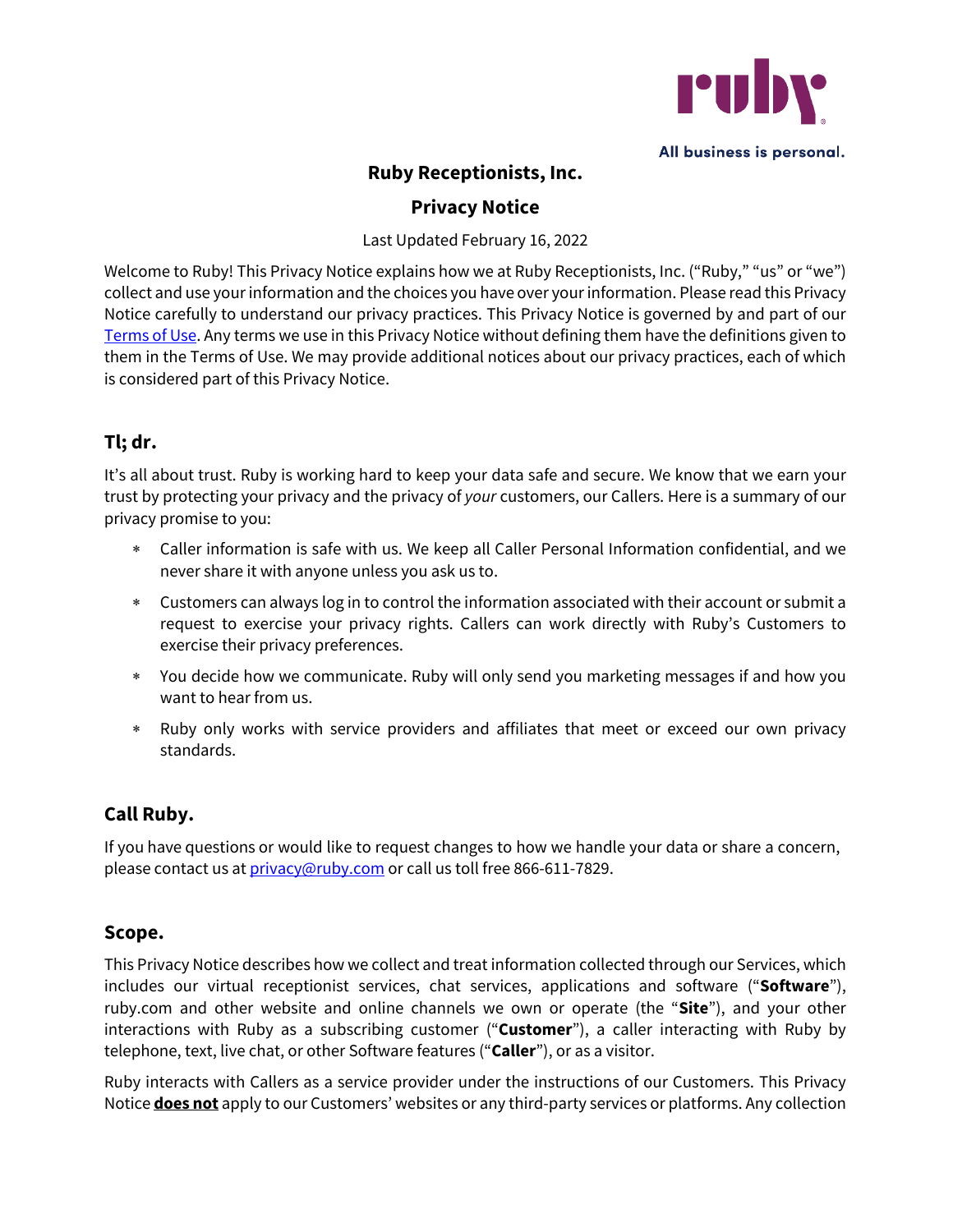or use of a Caller's Personal Information is subject to the respective Customer's privacy practices, not ours. Callers should direct any privacy-related questions to the Customer they contact via our Services.

#### **Your Consent.**

By visiting the Site or using our Services in any manner, you consent to this Privacy Notice and our privacy practices. Your use of our Services is subject to this Privacy Notice and our Terms of Use, including its applicable limitations on damages and the provisions regarding resolution of disputes. If you do not agree with this Privacy Notice, do not access or use the Services.

## **What is Personal Information?**

As used in this Privacy Notice, "**Personal Information**" means information that identifies, relates to, describes, references, is capable of being associated with, or could reasonably be linked, directly or indirectly, with a particular individual consumer or household, such as:

- Identifiers (e.g., name, address, telephone number, email address, username);
- Sensitive Personal Information (e.g., government identification number; racial or ethnic origin; religious beliefs; health information; contents of messages when Ruby is not the recipient);
- Protected classification information (e.g., race, citizenship, marital status, medical condition, sex, sexual orientation, veteran or military status);
- Biometric information (e.g., voice, keystrokes, behavioral or biological characteristics);
- Internet or other similar activity (e.g., browsing history, content interactions);
- Employment-related information (e.g., current or past employment);
- Non-public educational information, including information protected under the Family Educational Rights and Privacy Act (20 U.S.C. Section 1232g, 34 C.F.R. Part 99);
- Commercial information (e.g., products or services purchased, obtained, or considered, or other purchasing or consuming histories or tendencies); and
- Inferences drawn from Personal Information to create a profile about preferences, characteristics, trends, predispositions, behavior, attitudes, intelligence, and aptitudes.

Personal Information **does not** include (i) publicly available information; (ii) aggregate information, meaning data about a group or category of services or users from which individual identities and other Personal Information has been removed; or (iii) deidentified information that cannot be easily linked back to the individual.

### **Categories and Sources of Personal Information.**

The specific categories of Personal Information we collect about you and the manner of collection depends on how you use our Services, such as a current or potential new Customer or a Caller leaving a message for one of Ruby's Customers. During the preceding 12 months, we have collected (i) identifiers, (ii) employment-related information, (iii) sensitive Personal Information contained in Callers' messages to our Customers, (iv) commercial information, and (v) internet or similar activity.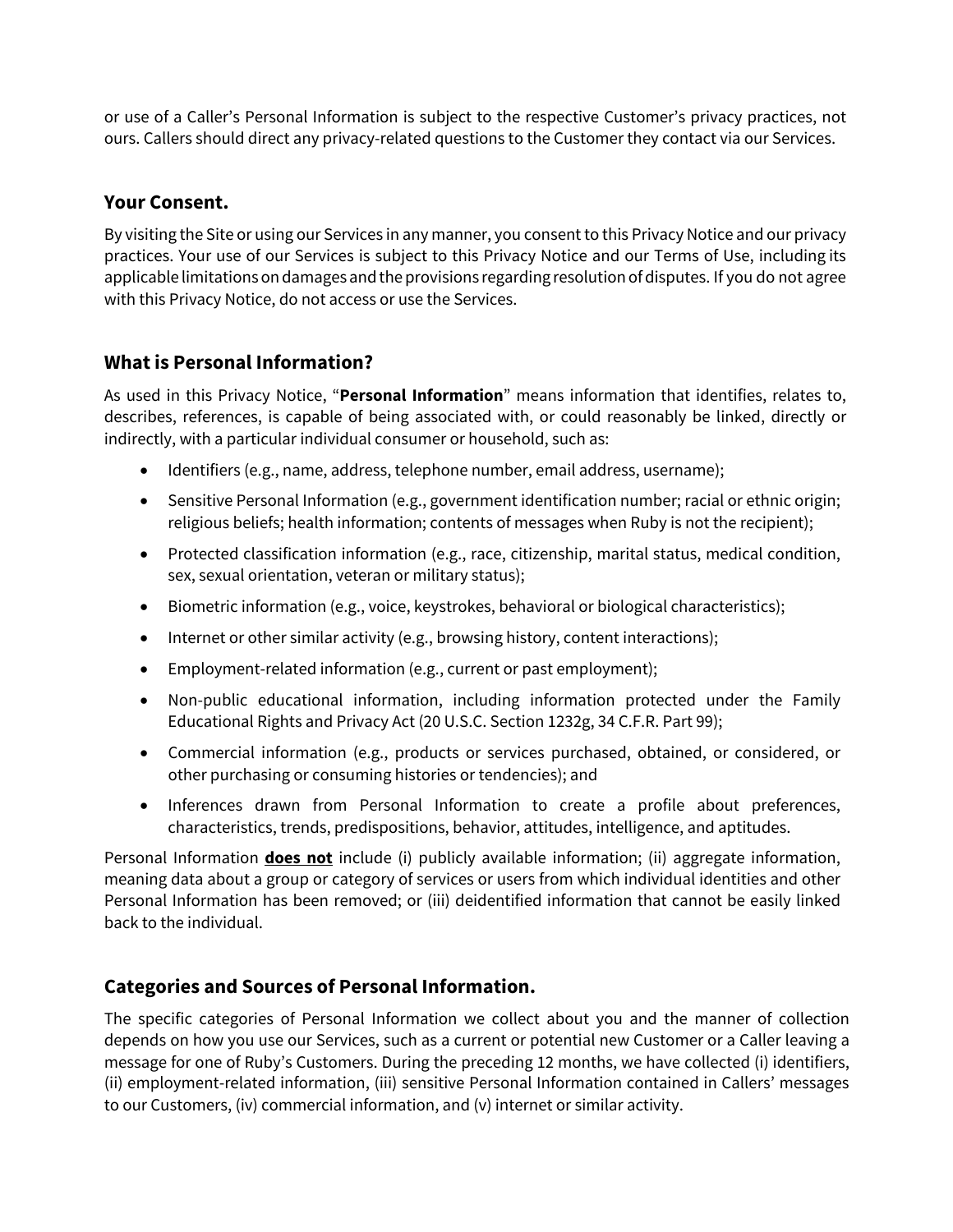Ruby collects your Personal Information (a) with your consent; (b) if we have a legitimate interest in doing so; or (c) as authorized or required by law. Ruby collects Personal Information from these sources:

**Callers.** Ruby interacts with Callers as a service provider to our Customers:

- Ruby collects Personal Information from Callers via phone, chat, text-to-chat, or other channels as needed to provide our Services to the Customer.
- \* If you are a Caller contacting one of our Customers, we may collect your contact information or other identifiers, as well as sensitive Personal Information like the contents of the Caller's message to the Customer they are contacting. We collect this information to support our Customers in their efforts to assist you.

As a service provider to our Customers, Ruby only collects and uses a Caller's Personal Information as instructed by the Customer or as permitted by law.

**Customers.** Ruby collects and uses Personal Information from our Customers with consent and according to the Customer's instructions, as follows:

- \* When you sign up as a Customer, Ruby will collect information about your company such as name, email, phone, and other identifiers for yourself or your employees.
- A Customer may provide Ruby with their employee's identifiers or employment-related information to include the employee in the Customer's list of potential call recipients, grant the employee access to our Software or other Services, or include the employee in our marketing communications. A Customer or an employee may opt-out of receiving marketing communications from Ruby at any time. If you opt-out of marketing communications Ruby may continue to send you product and support messages to keep you updated on the Services you receive.
- \* Ruby collects any information a Customer submits via the mobile application, Customer portal or other Software, such as account profile information and any Personal Information included in communications with us related to the Customer's subscription or our Services.
- \* If a Customer syncs their own software, like contact lists, calendars, or billing software, with our Software, Ruby will access this information to provide enhanced Services as requested by the Customer. For example, if caller ID indicates to one of our receptionists that you know the caller, the receptionist may answer in a more familiar tone or change the questions asked before transferring the incoming call to you.
- \* Customers that collect technical information about their Callers' online activities may share that information with us. We may combine this information with other data to gather feedback about the Software and to run reports on behalf of our Customers. We only use information Customers provide to us in our capacity as a service provider as permitted by our agreements with Customers or as permitted by law. Note that Customers may use this information for their own purposes according to their own privacy practices. If you have any questions about a third-party advertisement or targeted content, you should contact the third party directly.

Note that the Customer is solely responsible for ensuring the Customer is authorized to share Personal Information with Ruby for any purpose. Ruby reserves the right to refuse Customer instructions to collect or process Personal Information about another individual without their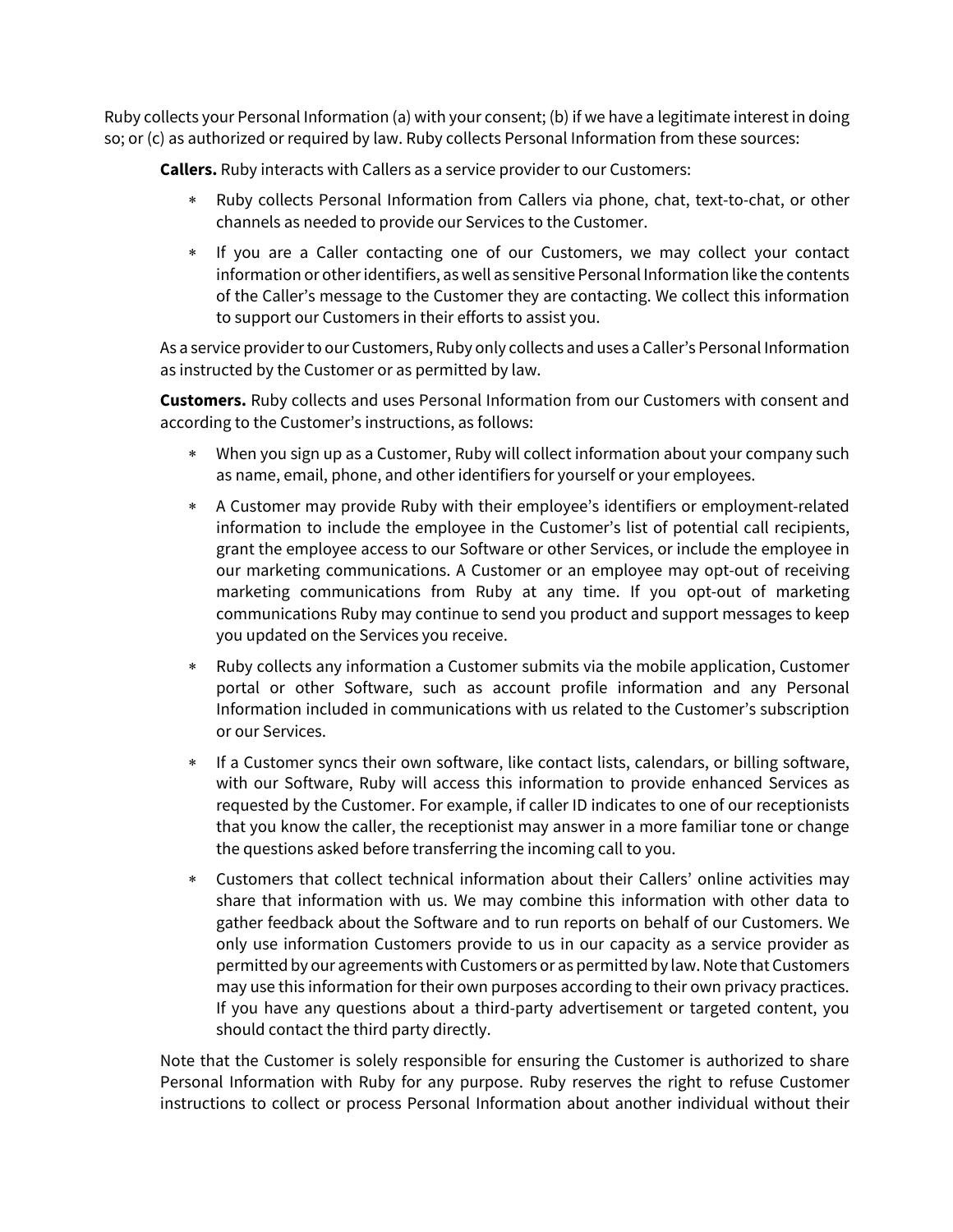consent or in a manner or for a purpose that Ruby determines violates others' privacy or publicity rights, or otherwise violates Ruby's Terms of Use, and such instructions may result in termination of Services at our option. Ruby is not responsible for the privacy practices of any of our Customers or any third party.

**Your Inquiries.** If you contact Ruby as a potential new Customer, Site visitor, or for any other reason, we will collect Personal Information from you to respond to your inquiry:

- If you request information about our Services, our eBooks, or other resources we offer through an online form, by text, email, the Site's chat feature, or by phone, we will collect your name, email address and other contact information as needed to provide you with the information you request. We collect this information with your consent, and we use it for the purposes stated at the time of collection, to provide you with our Services, and to communicate with you or send you direct marketing communications.
- \* If you participate in a phone call with a member of Ruby's team, we may record the call. We engage in call recording for quality monitoring, training, to improve our Services, and for other internal business purposes. You will be notified if your call is being recorded. By staying on the line after receiving the notification, you consent to the call recording. If you do not consent to call recording, you may end the call or ask to not be recorded.

**Ruby's Affiliates.** Ruby works closely with professional associations and other companies offering complementary services (our "Affiliates") to identify existing and potential new Customers using Affiliate services:

- \* Professional associations of which you are a member, advertisers, and analytics companies may provide us with your contact information or your internet or similar activity across different platforms. Ruby uses this information to streamline our online marketing efforts.
- \* Our Affiliates help us identify mutual Customers to offer and provide Services enhancements like single sign on between Ruby and other platforms or software integrations.
- \* Ruby has a contractual relationship with certain unaffiliated websites to share reviews and other public content, which may then be shared on our Site. For example, if you post a review of Ruby on TrustPilot, we may share your review or comment and username on the Site.

Ruby cannot control and will not be held liable for the way other individuals or businesses may use the content you post publicly on any website. Ruby is not responsible for the privacy practices of any of our Affiliates or other third parties.

**Automatically from your use of the Site or Software**. Ruby may automatically collect technical information, which may include some Personal Information, from your use ofthe Site or Software, such as:

- \* Device information (e.g., IP address, operating system, browser type, device ID, mobile network information, caller ID)
- \* Usage details (e.g., traffic data, search queries, content interactions)
- \* Stored information (e.g., metadata)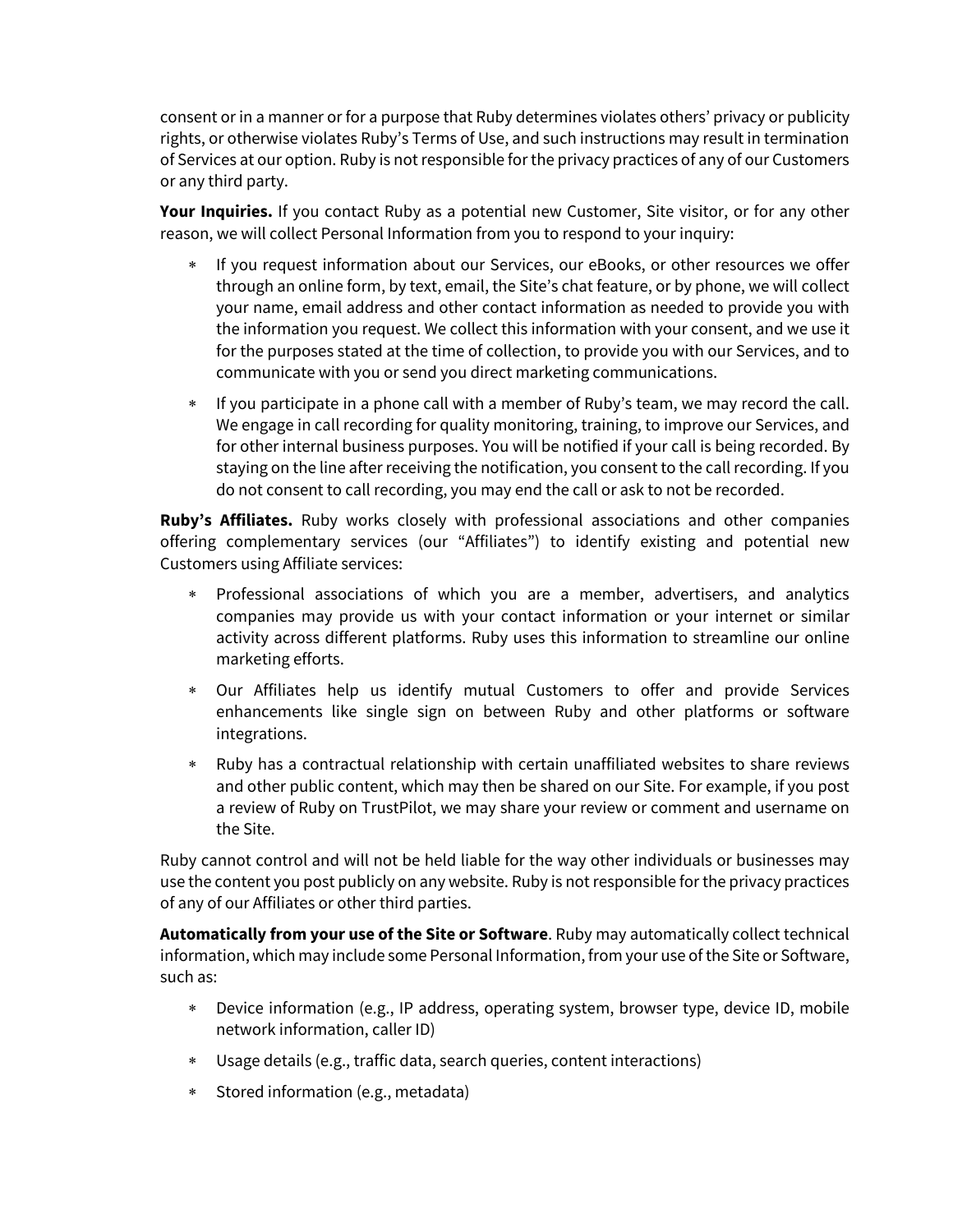\* Data collected from cookies and other technologies to track use of our Site. Please read our Cookie Notice for more information about how we use cookies.

Ruby collects this information to achieve our legitimate interest of providing and improving our Services. We may also use this information to deliver targeted advertising.

Ruby only collects, uses, retains, and discloses Personal Information as reasonably necessary and proportionate to provide the Services or for other purposes that we disclose to you and are compatible with the context of how we collected the Personal Information. In addition to the specific uses described above, Ruby might also use your Personal Information to (i) monitor your compliance with any of your agreements with us; (ii) protect your privacy and enforce this Privacy Notice; (iii) if we believe it is necessary, to identify, contact, or bring legal action against persons or entities who may be causing injury to you, to us, or to others; (iv) comply with a law, regulation, legal process, or court order; or (v) fulfill any other purpose to which you consent. Ruby will update this Privacy Notice or otherwise notify you before we collect additional categories of Personal Information or use your Personal Information for purposes that are incompatible with the purpose stated at the time of collection.

#### **No Payment Processing.**

Ruby charges Customers fees to use the Services and sometimes facilitates payments from Callers to Customers as a Services feature. Ruby always uses a PCI-DSS compliant payment processors like Square or Stripe to collect, process, and store payment information, subject to the payment processor's policies and terms. Ruby is not a payment processor and we do not store payment information or process payments or receive, transmit, or otherwise handle or process any funds as part of the Services. If a Customer pays for Services by ACH payment, the Customer's banking institution processes the payment. Any questions related to payment by ACH should be directed to your banking institution.

### **Children's Privacy.**

Our Services are designed for adults, not children. Ruby does not knowingly collect Personal Information online from children under 16 without verification of parent or guardian consent. If we discover that a child under 16 has provided us with Personal Information without parent or guardian consent, we will delete such information from our systems. If you believe we might have any information collected online from a child under 16, or if you become aware of any unauthorized submission of information to Ruby, please contact us at *privacy*@ruby.com or 866-611-7829.

Any Personal Information Ruby collects from a Caller who is a child under age 16 is collected in our role as a service provider to the Customer and subject to the Customer's privacy practices and legal compliance. Please contact the Customer if you have questions or concerns.

### **Retaining Personal Information.**

As a service provider to our Customers, Ruby retains Caller data until the Customer deletes it or instructs us to do so. Customer account information is retained while the account is active and after the Customer cancels the account. Over the years we have learned that many Customers who cancel our Services will reengage with us at some point, and retaining Customer account data makes the reengagement process easier for everyone. Personal Information on our marketing lists is retained until you opt-out or we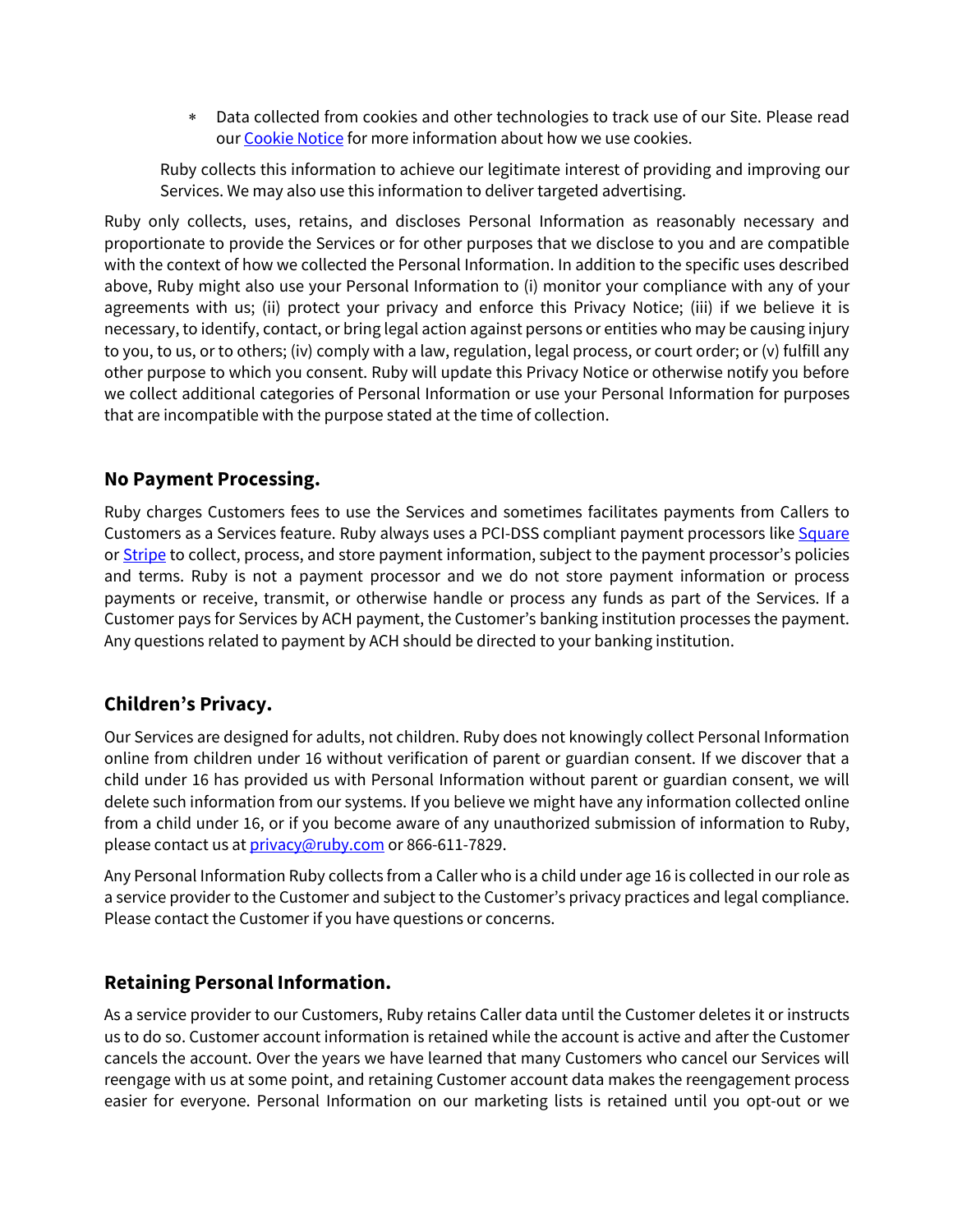determine that the information no longer serves our business purposes. For example, if you have never been a Customer and you do not interact with the marketing content we send you for two years, we will remove your Personal Information from our marketing lists. Othertypes of data are retained and disposed of according to our company policies. Ruby may retain Personal Information for longer if it may be the subject of a legal claim or may otherwise be relevant for future litigation. We periodically review and delete or deidentify unnecessary data.

## **Disclosing Personal Information.**

Ruby will only disclose Personal Information as described in this section, with your permission, or as required by law. In the preceding 12 months, Ruby has disclosed Personal Information in the categories of (i) identifiers, (ii) employment-related information, (iii) sensitive Personal Information; (iv) commercial information, and (v) internet or similar activity.

Ruby may disclose Customer Personal Information for a business purpose to:

- \* **Affiliates.** Ruby works closely with our Affiliates to identify mutual or shared Customers and offer enhanced, integrated, or co-branded Services to those Customers. If a Customer uses an integrated Affiliate service with our Services, Ruby and the Affiliate may disclose Personal Information collected about or on behalf of the Customer to one another to provide the integrated Services. We may also disclose the Personal Information we collect about you to these Affiliates or to our parent company or subsidiaries. For example, we share Personal Information for customer support purposes, marketing, or technical operations.
- \* **Professional Associations.** If a Customer is a member of a professional association with which we have a referral or affinity agreement, Ruby may pay a referral fee to your professional association and, if requested by the association, disclose the Customer name and contact information and the type or amount of our Services used by the Customer that is an association member.
- \* **Service Providers.** Vendors that provide us with services (collectively, "**Service Providers**") may have receive Customer Personal Information to perform their contractual obligations. Our Service Providers include but are not limited to telecom providers, marketing companies, IT service providers, billing processors, and email and data hosting providers. For example, Ruby may share Customer identifiers to register the Customer's phone number or SMS campaign with our telecom provider, subject to Twilio's terms and conditions. We prohibit our Service Providers from selling or disclosing the Personal Information we provide, and we require all Service Providers to maintain confidentiality standards that are commercially reasonable to ensure the security of your Personal Information. The type of information that we provide to a Service Provider will depend on the service that they provide to us. To learn more about our Service Providers, read our **Data Processing Agreement**.
- \* **Advertisers**. We disclose Customerinformation to service providers we use advertising purposes (collectively, "**Advertisers**") to serve targeted advertisements on social media and other platforms. We may directly share Customer company names with the Advertiser or allow the Advertiser to collect and analyze cookie data from your use of our Site (see our Cookie Notice) to assist us with behavioral advertising.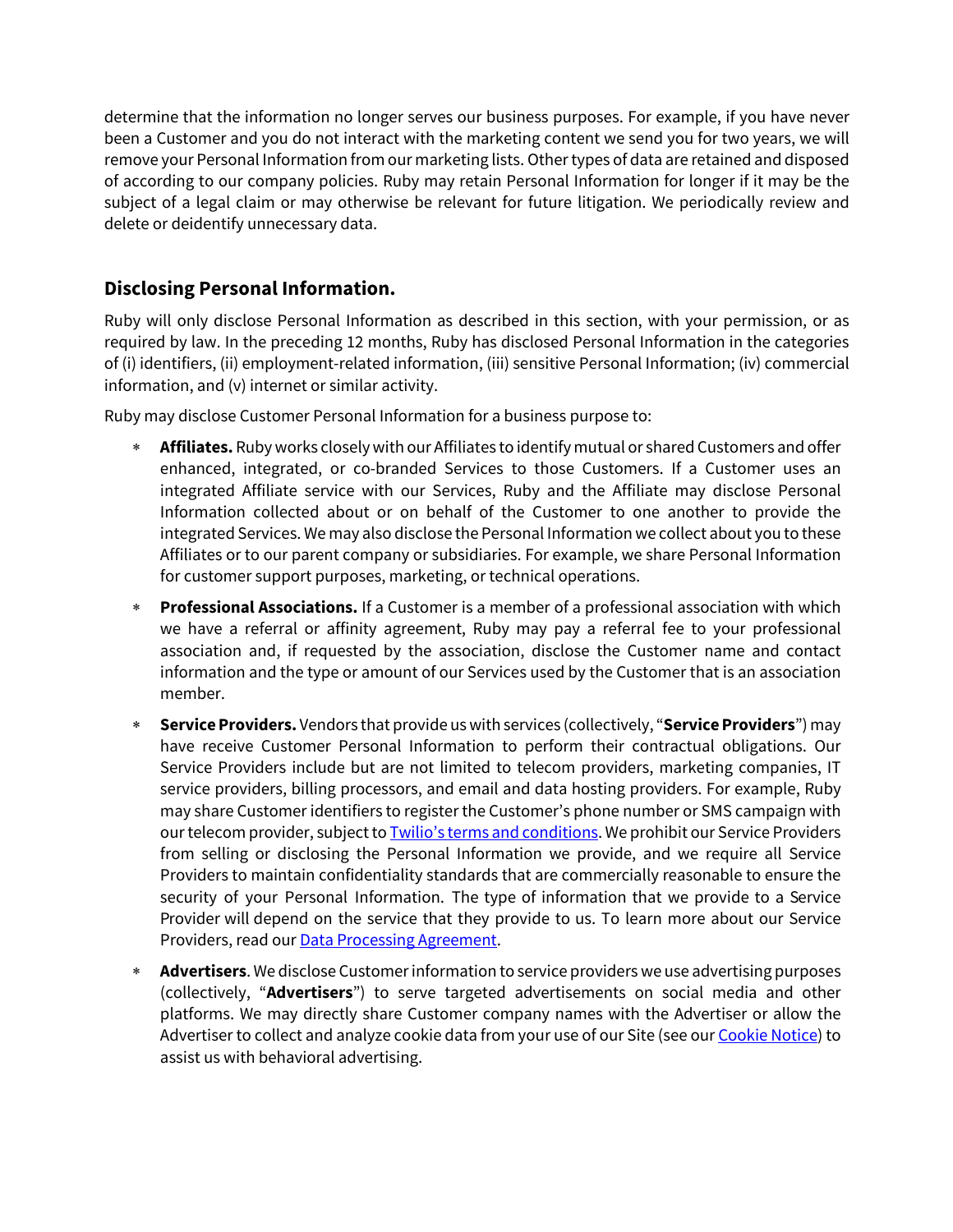- \* **Law Enforcement,** and other governmental agencies, as permitted or required by law. Additionally, if, in Ruby's sole discretion, Ruby perceives that a Caller is an imminent threat to their own physical safety or the physical safety of another person then Ruby may disclose a Caller's Personal Information to law enforcement.
- \* **Other Third Parties**, as permitted by applicable law. Ruby may disclose Customer, Caller or any other Personal Information collected to other third parties, for example: (i) if we go through a business transition (e.g., merger, acquisition, or sale of a portion of our assets); (ii) tocomplywith a legal requirement or a court order; (iii) when we believe it is appropriate in order to take action regarding illegal activities or prevent fraud or harm to any person; (iv) to exercise or defend our legal claims; or (v) for any other reason with your consent.
- \* **Aggregated and Deidentified Information.** We reserve the right to share aggregated, anonymized, ordeidentified information about any individuals with nonaffiliated entities for marketing, advertising, research or other purposes, without restriction.

## **Controlling Your Personal Information.**

Ruby gives Customers the ability to directly control the Personal Information we collect and hold about you through our Services:

- \* **Your Account.** You have the option to access, correct or update, or delete certain Personal Information through your account settings. If you require assistance, please contact us at privacy@ruby.com.
- \* **Emails.** We may send you informational or support emails related to your Customer account. Depending on your communication preferences, we may also send you marketing emails. If you do not wish to receive emails from us, you can unsubscribe or change your preferences via the links provided in the emails or send a request to privacy@ruby.com. Note that if you opt-out of marketing communications, we may still send you non-promotional communications, such as those about your account or our ongoing business relations.
- \* **Device Settings.** You can control the data we collect through cookies and related technologies by adjusting your device settings or your cookie preferences on the Site.
- \* **Texting.** If you provide us with your wireless phone number, you consent to Ruby sending you informational or service text messages. However, we will only send you marketing text messages if you opt-in to receive these notifications from us. For all text messages, the number of texts you receive will depend on the Services you use and the information you request from us. You can unsubscribe from our text messages by replying STOP or UNSUBSCRIBE to any of these text messages. Messaging and data charges may apply to any text message you receive or send. Please contact your wireless carrier if you have questions about messaging or data charges.
- \* **Opt-Out of Interest Based Ads.** You may limit our use of information collected from or about your mobile device for purposes of serving online behavioral advertising to you by going to your device settings and selecting "Limit Ad Tracking" (for iOS devices) or "Opt-Out of Interest-Based Ads" (for Android devices).
- \* **Block Location Tracking.** You can stop all collection of information by an app by uninstalling it. You can also reset your device Ad Id at any time through your device settings, which is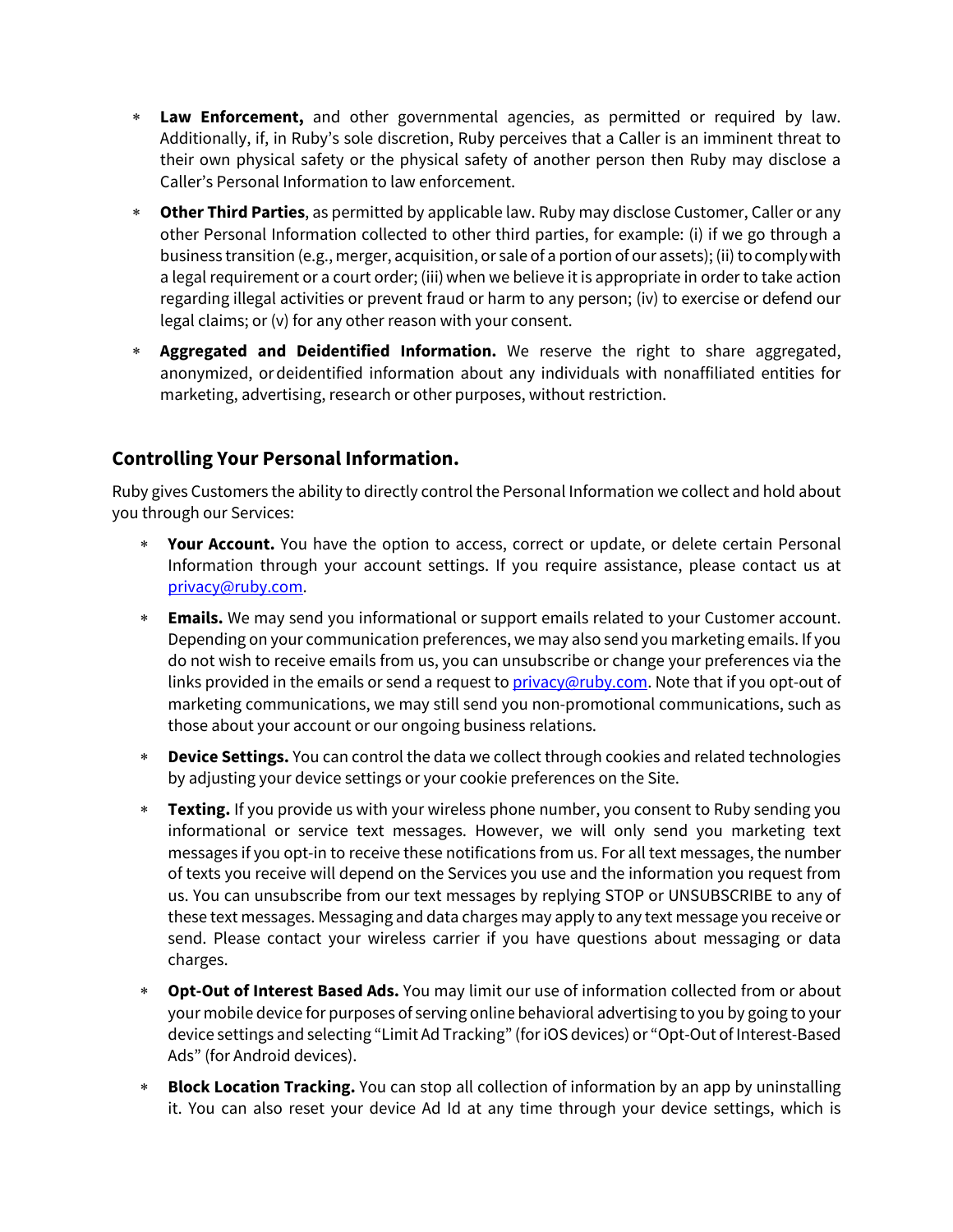designed to allow you to limit the use of information collected about you. You can stop all collection of precise location data through an app by uninstalling the app or withdrawing your consent through your device settings.

\* **Do Not Track.** Do Not Track signals are signals sent through a browser informing us that you do not want to be tracked. Currently, our systems do not recognize browser "do-not-track" requests.

Depending on where you reside, you may be entitled to additional controls over your Personal Information. Please contact privacy@ruby.com if you have questions about exercising your privacy rights. Residents of California, the European Union, and Canada may review the applicable supplemental notices below.

#### **Consumer Privacy Requests.**

**If you are a Caller, please direct any privacy-related requests or inquiries to the Customer you contact via our Services.** Otherwise, if you wish to exercise your privacy rights beyond the methods available through the Services, or if you want to express concerns, lodge a complaint, or request information, please submit a verifiable Consumer Privacy Request:

- \* using our online Consumer Privacy Request.
- \* by email at privacy@ruby.com.
- \* toll free at 866-611-7829.

Note that if you are a Caller or we otherwise collect or process your Personal Information in our capacity as a service provider or processor to a Customer, we may need to relay your request to that Customer for fulfillment.

Ruby may only legally fulfill a Consumer Privacy Request when we have sufficient information to verify that the requester is the person or an authorized representative of the person about whom we have collected Personal Information, and to properly understand, evaluate, and respond to the request. We do not charge a fee to process or respond to a verifiable request unless we have legal grounds to do so, such as requests that are excessive, repetitive, or manifestly unfounded. If we determine that the request warrants a fee, we will tell you why we made that decision and provide you with a cost estimate before completing your request.

### **California and Certain Other U.S. States.**

This section provides the disclosures and notices required under the California Consumer Privacy Act of 2018 ("**CCPA**") and offers informational notices to residents of Virginia, Colorado, Nevada, and other U.S. states with laws providing similar protections. The following paragraphs apply solely to residents of the State of California and other states to the extent the same legal protections apply (each a "**Consumer**"). Consumers may exercise the following rights over their Personal Information, subject to our receipt of a verifiable **Consumer Privacy Request** and any exceptions and limitations that may apply:

\* **Right to Disclosure.** You have the right to request that we disclose information to you about our collection and use of your Personal Information over the past 12 months, such as (a) the categories of Personal Information we have collected about you; (b) the categories of sources for the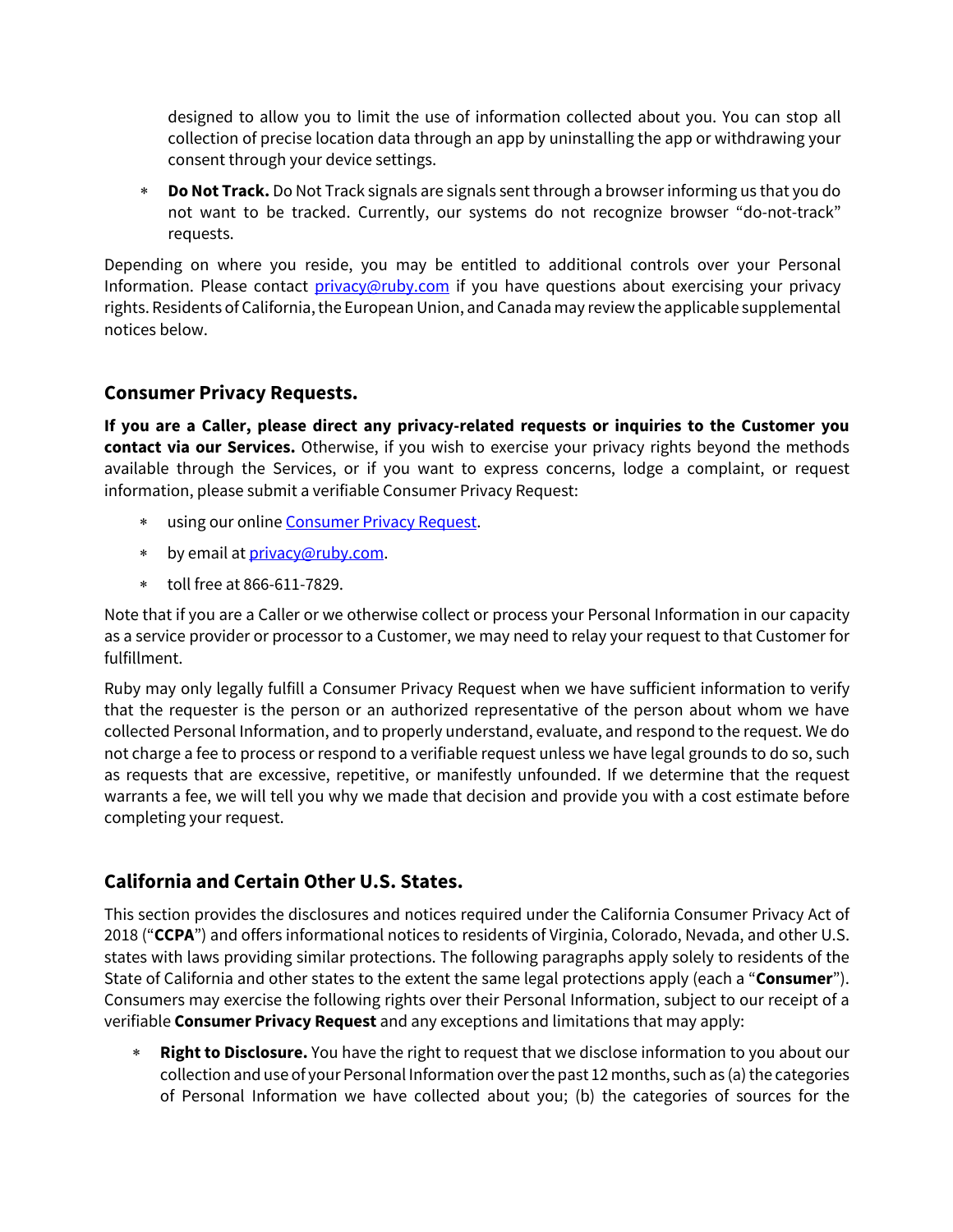Personal Information we have collected about you; (c) our business purpose for collecting or selling that Personal Information; (d) the categories of third parties with whom we share that Personal Information; and (e) if we sold or disclosed your Personal Information for a business purpose, two separate lists stating (i) sales, identifying the Personal Information categories that each category of recipient purchased; and (ii) disclosures for a business purpose, identifying the Personal Information categories that each category of recipient obtained. Depending on the laws that apply to you, Ruby may only be required to respond to a certain number of disclosure requests within a 12-month period.

- \* **Right to Correct.** You have the right to request that we correct inaccurate Personal Information about you in our systems. If you become aware that the Personal Information that we hold about you is incorrect, or if your situation changes (e.g., you change address), please inform us and we will update our records.
- \* **Right to Access.** You have the right to request a copy of your Personal Information, along with details about the types of Personal Information we process, why we process it, and any third parties we work with to collect Personal Information on our behalf (also called a data portability request). We provide copies of the requested pieces of Personal Information in a portable and readily usable format. Please note that some laws prohibit Ruby from disclosing copies of certain pieces of Personal Information (e.g., government identification numbers, financial account information, and passwords or security questions and answers) because the disclosure would create a substantial, articulable, and unreasonable risk to the security of the information, our business systems, or your account. If you are a resident of the State of California, your request is limited to specific pieces of Personal Information we have collected about you over the past 12 months, and we are only required to respond to two such requests within a 12-month period.
- \* **Right to Deletion.** You have the right to request that we delete any of your Personal Information that we collected from you and retained, with certain exceptions. Ruby may permanently delete, deidentify, or aggregate the Personal Information in response to a request for deletion. If you submit a right to deletion request, we will confirm the Personal Information to be deleted prior to its deletion, and we will notify you when your request is complete.
- \* **Limited Use and Disclosure of Sensitive Personal Information.** Ruby does not seek to collect sensitive Personal Information about any individual, but we may collect some sensitive Personal Information in the course of providing our Services, such as the contents of a Caller's message to a Customer. Ruby only uses this sensitive Personal Information to provide our Services to the Customer, and in no case do we disclose any sensitive Personal Information for the purpose of inferring characteristics about you. If this ever changes in the future, we will update this Privacy Notice and provide you with methods to limit use and disclosure of sensitive Personal Information.
- \* **Do Not Sell My Personal Information.** Ruby does not sell your Personal Information to third parties for monetary or other valuable consideration. If this changes in the future, we will update this Privacy Notice and provide you with a method to opt-out.
- **Do Not Share My Personal Information.** To provide you with optimal service and inform you of opportunities to enhance your experience with Ruby, we may share data about our Customers with our Affiliates for cross-contextual behavioral advertising purposes. In most cases the data we share in this manner is not protected as Personal Information under applicable privacy laws.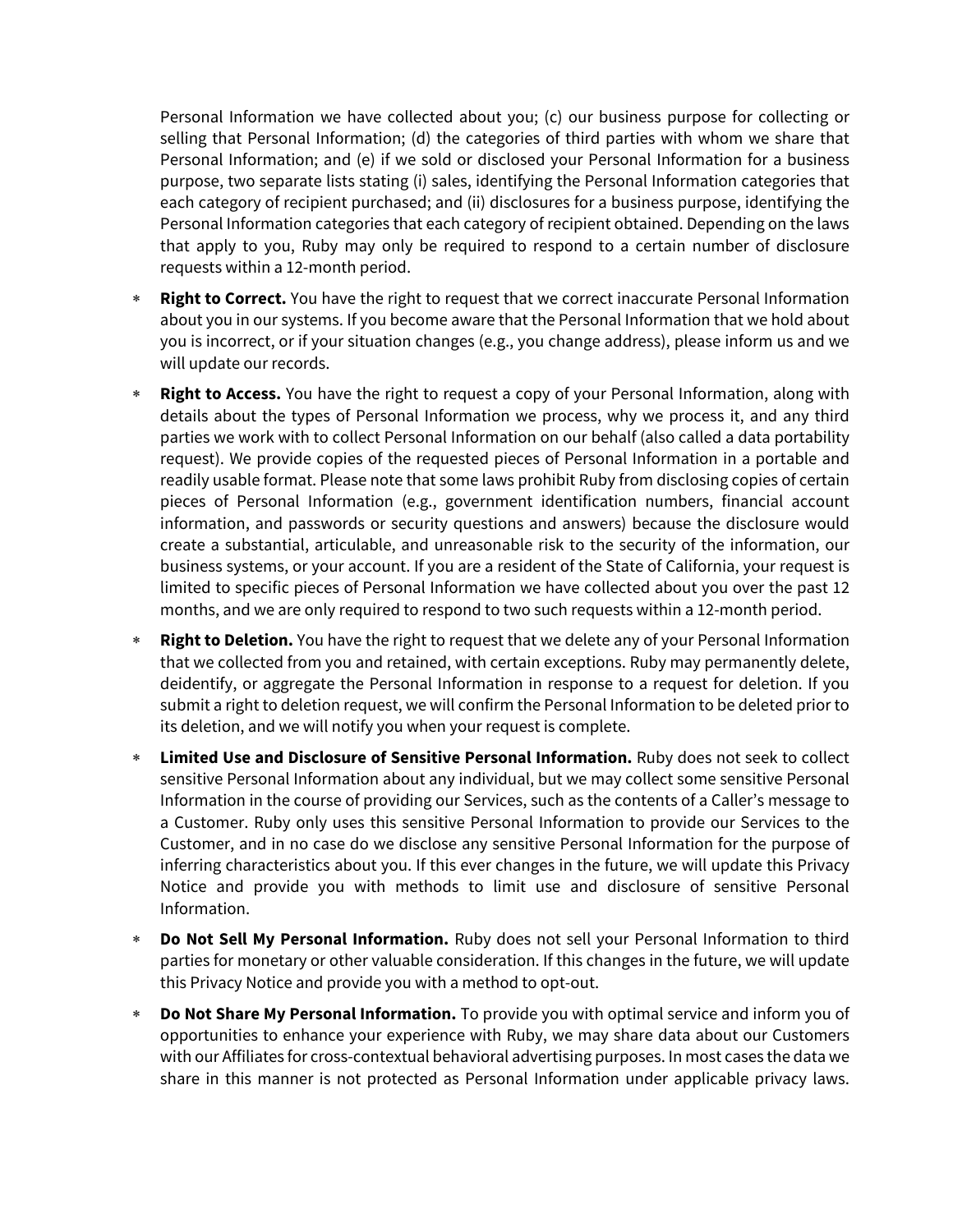Customers can learn more about this data sharing or opt-out within the scope of the Customer's privacy rights by submitting a Do Not Sell or Share My Personal Information request.

- \* **Right to Opt-Out of Automated Processing.** Ruby does not use automated processing of Personal Information or "profiling" to provide the Services. If this changes in the future, we will update this Privacy Notice and provide you with a method to opt-out.
- \* **Right to Nondiscrimination.** We will not discriminate against you for exercising any of your CCPA rights. Unless permitted by law, we will not (a) deny you goods or services, (b) charge you different prices or rates for goods or services, (c) provide you a different level or quality of goods or services, (iv) retaliate against you as an employee, applicant for employment, or independent contractor for exercising your privacy rights; or (d) suggest that you may receive a different price or rate for goods or services or a different level or quality of goods or services, because you exercised a right under the CCPA.
- \* **Right to Disclosure of Marketing Information.** California's Shine the Light Act (Civil Code sections 1798.83-1798.84) entitles California residents to request certain disclosures regarding Personal Information sharing with affiliates and/or third parties for marketing purposes.

Consumers may exercise these rights over their Personal Information, subject to our receipt of a verifiable Consumer Privacy Request, as well as any exceptions and limitations that may apply. Please note that CCPA privacy rights do not apply where Ruby collects and uses your Personal Information in a businessto-business context when you are acting as an employee to a Customer or potential Customer in the performance of your job duties.

### **Canada.**

We adopted this section to provide supplemental information in compliance with Canada's Personal Information Protection and Electronic Documents Act ("**PIPEDA**"). This section applies solely to residents of Canada where PIPEDA applies ("**Canadian Consumers**"). PIPEDA gives Canadian Consumers specific rights regarding Personal Information offering details on an identifiable person without the inclusion of name, title, telephone number, and business address of an employee of a business or organization. The following paragraphs describe PIPEDA rights and explain how to exercise those rights.

- \* **Right to know** why we collect, use, and distribute the Personal Information we process. We have set the required notices in this Privacy Notice. We may provide you with additional notices about other ways we process your Personal Information, such as by sending you a notice via email or by other means of communication.
- \* **Right to expect** us to collect, use, or disclose Personal Information responsibly and not for any other purpose other than which you consented. We set your expectations in this Privacy Notice and collect express or implied consent at various stages of collection or processing. If we collect or use your Personal Information based on your consent, we will also notify you of any changes and will request your further consent as needed. You may withdraw your consent at any time with reasonable notice by contacting us at *privacy*@ruby.com.
- **Right to accuracy** of your Personal Information. We take steps to reasonably ensure that your Personal Information we are using is accurate. In most cases, we rely on you to ensure that your information is current, complete, and accurate. We provide methods for you to correct, update, and delete inaccurate Personal Information in your account, and we will provide you with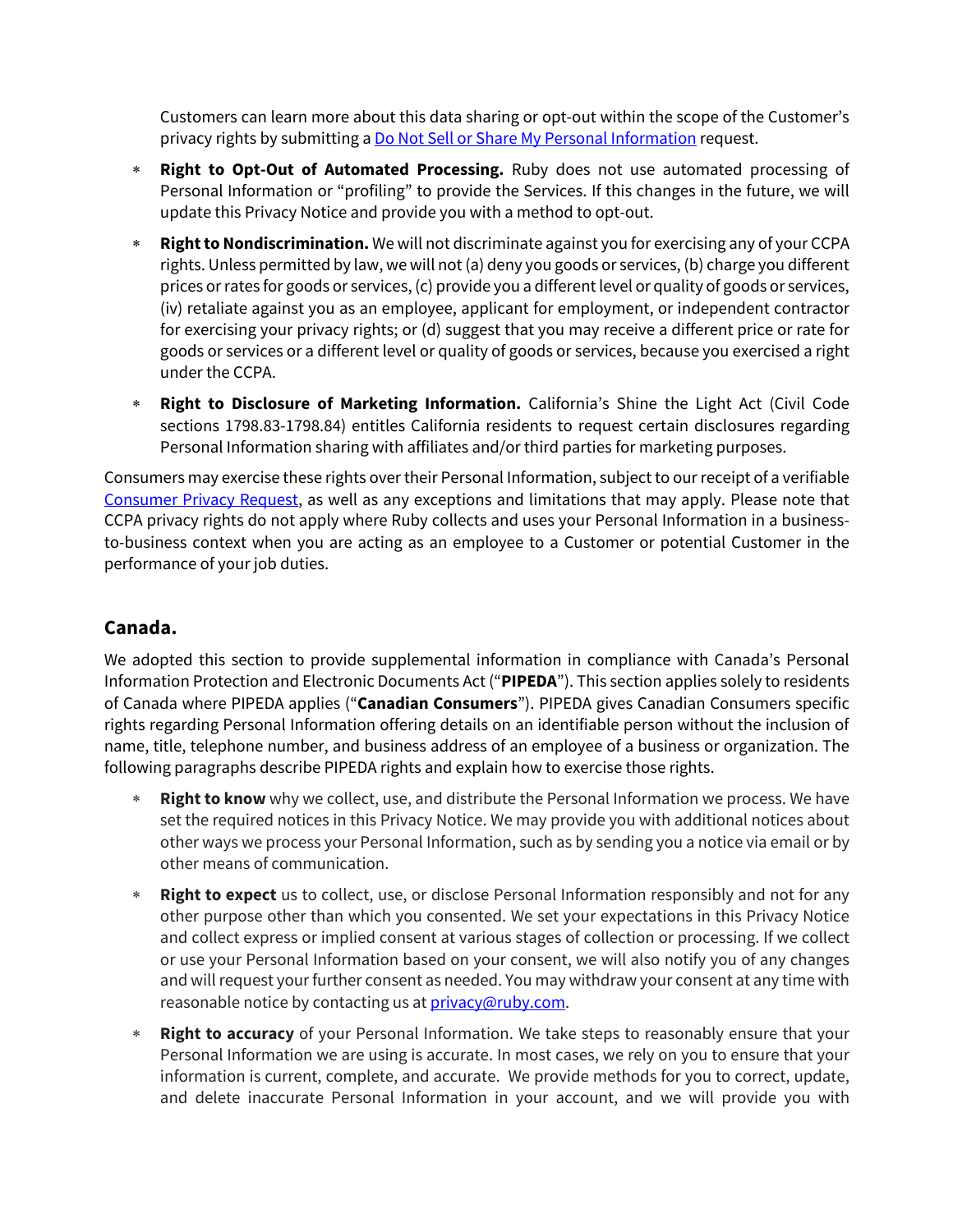reasonable assistance to ensure that your Personal Information is accurate in our systems and with our service providers.

\* **Right to access** your Personal Information. Upon written request and identity authentication, we will provide you with your Personal Information under our control, information about the ways in which that information is being used and a description of the individuals and organizations to whom that information has been disclosed. We will make the information available within 30 days or provide written notice where additional time is required to fulfil the request. If limited by law or potential infringement on another's privacy rights, we may not be able to provide access to some or all of the Personal Information you request. If we must refuse an access request, we will notify you in writing, document the reasons for refusal, and outline further steps that are available to you.

Canadian Consumers may exercise these rights over their Personal Information, subject to our receipt of a verifiable Consumer Privacy Request, as well as any exceptions and limitations that may apply.

### **European Economic Area and United Kingdom.**

We adopted this section to comply with the General Data Protection Regulation ("**GDPR**") and its counterpart regulation applicable to residents of the United Kingdom. This section applies solely to residents of the EEA and the United Kingdom ("**Data Subjects**"). Ruby collects and processes Personal Information of Data Subjects who are Callers as a processor to our Customers. If you are a Data Subject, you have the following rights in relation to the Personal Information we hold about you:

- **Right to know** how we process your Personal Information. We have set the required notices in this Privacy Notice. We may provide you with additional notices about other ways we process your Personal Information, such as by sending you a notice via email or by other means of communication.
- \* **Right to access** your Personal Information. Upon request, we will provide you with a copy of your Personal Information, along with details about the types of Personal Information we process, why we process it, and any third parties we work with to collect Personal Information on our behalf. We may have one or more legally valid reasons to refuse your request in whole or in part, for example, to protect the rights of other individuals.
- \* **Right to restrict processing** of your Personal Information. You can request that we restrict the processing of your Personal Information if: (a) the data is inaccurate; (b) the processing is unlawful; (c) we no longer need the Personal Information; or (d) you exercise your right to object.
- \* **Right to rectify your Personal Information.** If you become aware that the Personal Information that we hold about you is incorrect, or if your information changes, please inform us and we will update our records.
- **Right to data portability.** In some circumstances, we are required to provide your Personal Information to another organization at your request and in a structured, commonly used machine-readable format, so that the other organization can read and use it.
- \* **Right to erasure** (a.k.a. the "**right to be forgotten**"). Upon your request, and in certain circumstances and where we are required to do so by law, we are required to delete or anonymize your Personal Information. This right is not absolute, and we may be entitled to retain and process your Personal Information despite your request. If you make this request, we balance certain legal,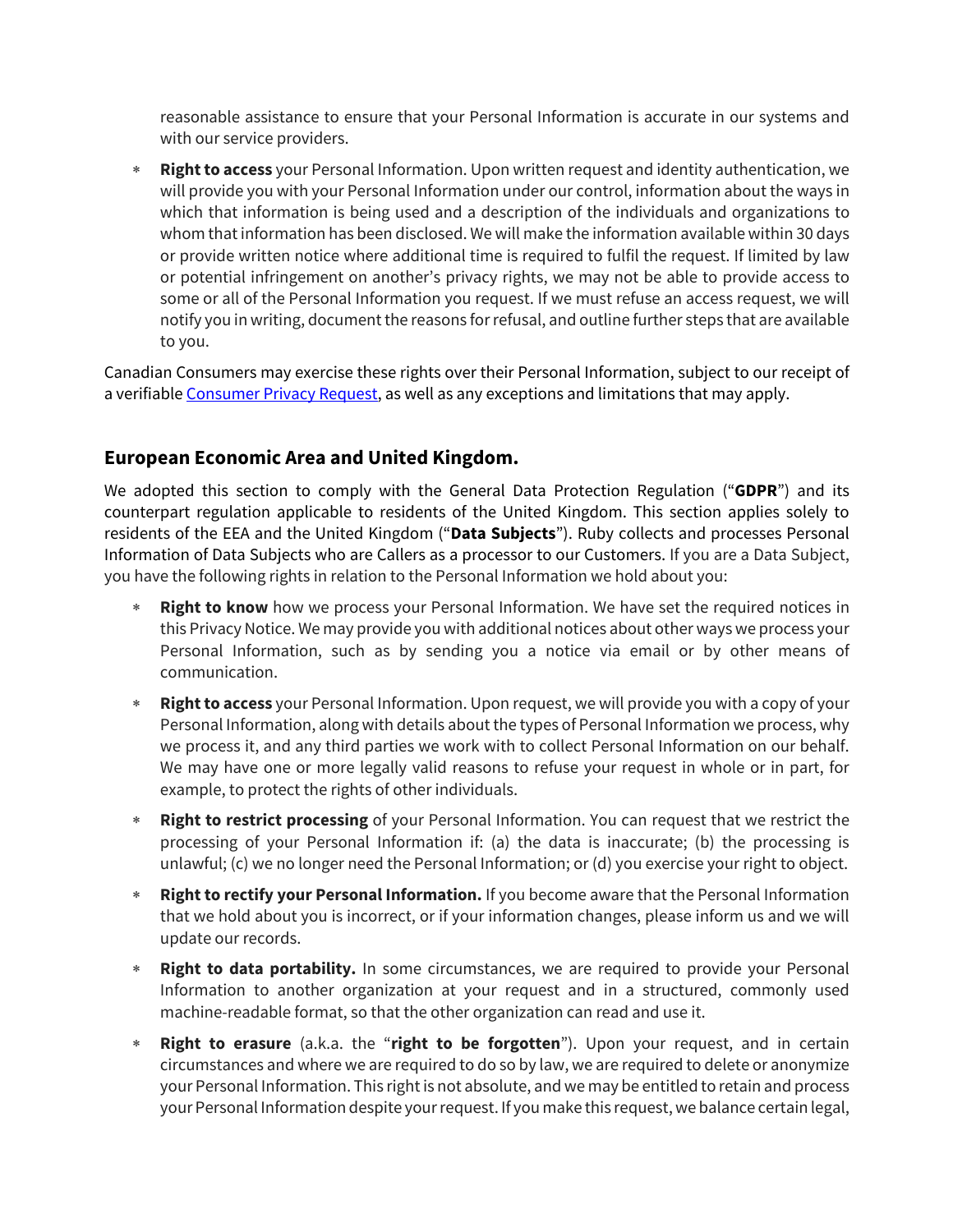contractual, and business interests against your right to request the deletion of your Personal Information.

- \* **Right to object** to certain processing of your Personal Information. Upon your request, and in certain circumstances and where we are required to do so by law, we will limit our processing of your Personal Information as you request.
- \* **Right to not be subject to Automated Decision-Making ("ADM").** Ruby does not use ADM to provide the Services. All decisions made on the Services which produce legal effects are the result of human decision-making. If this changes in the future, we will update this posting to describe our use of ADM and your options to exercise your privacy rights related to your Personal Information processed using ADM.

Data Subjects may exercise these rights over their Personal Information, subject to our receipt of a verifiable Consumer Privacy Request, as well as any exceptions and limitations that may apply. If you are a resident of the EEA and you believe we are unlawfully processing your Personal Information, you also have the right to complain to your local data protection supervisory authority. If you are a resident in Switzerland, you have the right to complain to the Swiss data protection authorities. Callers who are residents of the EEA or Switzerland should direct their privacy inquiries related to the Customer they contacted via Ruby's Services.

#### **Ruby's Data Security.**

Ruby employs reasonable and appropriate security procedures and practices to help protect your Personal Information from unauthorized or illegal access, destruction, use, modification, or disclosure. The Platform and our other Services are designed with data security in mind to continuously protect your data and our systems. Ruby maintains internal policies to govern the collection, processing, and handling of data. Access to Personal Information is limited to employees and contractors as needed to perform their job functions. Anyone with this access is subject to strict contractual confidentiality obligations and may be disciplined or terminated if they fail to meet these obligations. We also ensure that our employees, contractors, and agents responsible for handling privacy inquiries are informed of applicable legal requirements and we restrict access to those who need that information to process it.

However, no transmission of data over the Internet is 100% secure, and we cannot guarantee that unauthorized third parties will not defeat our security measures or use your Personal Information for improper purposes. Clients that create an account on the Platform are responsible for maintaining the confidentiality of their username and password. We encourage you to take steps to protect against unauthorized access to your account and device by choosing a robust password and signing off after each session. Ruby is not responsible for any lost, stolen, or compromised passwords, or for any activity on your account via unauthorized activity.

If you sign up for receptionist services, we will issue a call forwarding number to you. It is your choice as a Customer whether to share your call forwarding number with others. We are not responsible for any lost, stolen, or compromised passwords or call forwarding numbers, or for anyactivity on your account via unauthorized activity.

#### **Consent to Cross-Border Data Transfers.**